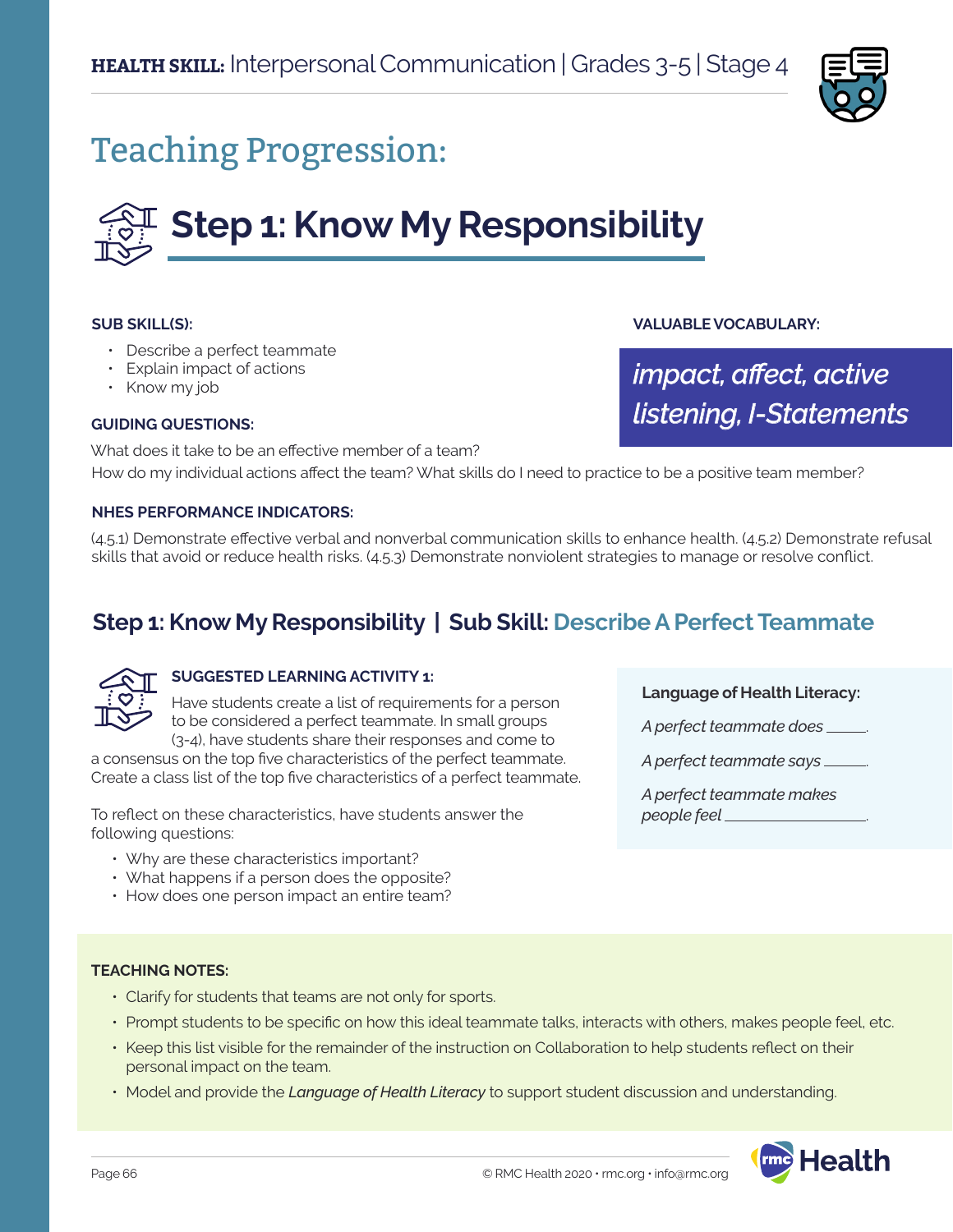

## Teaching Progression: **Step 1 | Know My Responsibility (Cont.)**

#### **SUGGESTED LEARNING ACTIVITY 2:**

Place students into pairs. Have students share a time when they felt like they were a good teammate. Give each partner 60 seconds to share their story. Partners who are listening should be encouraged to use questions to keep their partner talking for the entire 60 seconds. Have students

switch roles, so they each have an opportunity to share.

#### **TEACHING NOTES:**

- Remind students that they should be practicing other active listening skills from *Stage 1: Communication Techniques*, including being attentive, asking questions, making connections, showing interest, and summarizing their partners ideas.
- Encourage students to use the characteristics the class identified to explain how they knew they were a good teammate.

### **Step 1: Know My Responsibility | Sub Skill: Explain Impact Of Actions**



#### **SUGGESTED LEARNING ACTIVITY 1:**

Explain to students that they will start to analyze their personal role on a team and the impact that they have on a team. Tell students that all team members

contribute to the success or failure of a team and that each person needs to clearly understand their role and impact on the team.

Show students a video of members on a team not being supportive. Ask students if this example shows a supportive team member or not. Have students discuss the video and how the team member

**Language of Health Literacy:**

*If a teammate does*\_\_\_\_\_\_\_\_\_\_\_, then  *happens.* 

*When a teammate does* \_\_\_\_\_\_, *it (hurts/helps) the team because* .

could be more supportive. After each example of a teammate hurting a team, ask students to think about what happens by sharing predictions with a partner.

#### **TEACHING NOTES:**

- Example video ideas: basketball player throwing the ball down hard when he is subbed out of the game, a member of a team carrying too many things while the rest of their team watches, a team discussion where someone is staying silent.
- Model and provide the *Language of Health Literacy* to support students predicting what happens next.

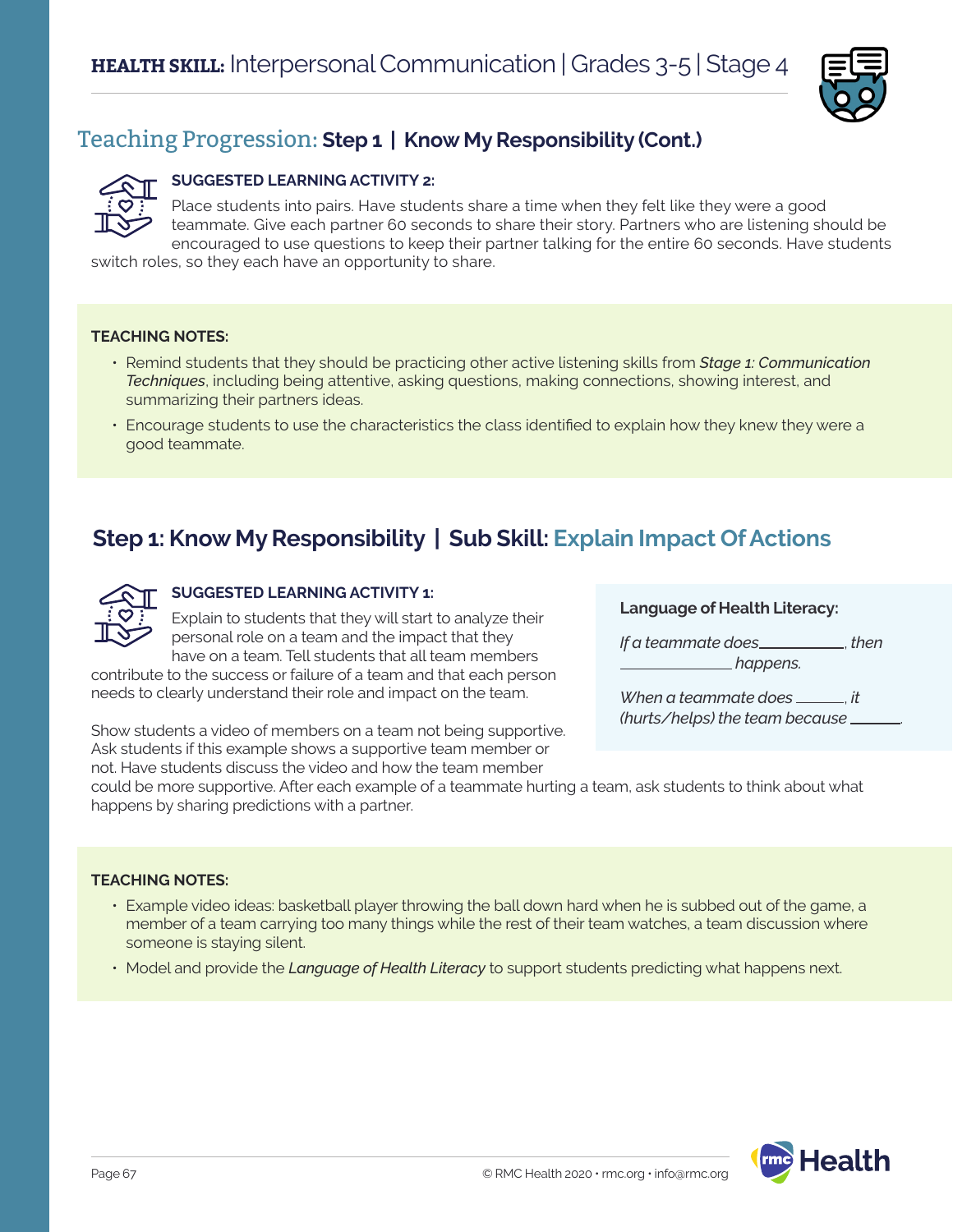

## Teaching Progression: **Step 1 | Know My Responsibility (Cont.)**

#### **SUGGESTED LEARNING ACTIVITY 2:**

Tell students that when they are working as a member of a team they take actions that help the team and actions that hurt the team. Read aloud to students a series of scenarios demonstrating different people interacting with a team that are either helping or hurting. Have students move to

one side of the room or the other to show if they believe the situation demonstrates helping or hurting. Have students discuss why they chose their position with a partner.



#### **SUGGESTED LEARNING ACTIVITY 3:**

Place students into pairs. Give pairs scenarios of students their age facing positive and negative situations with team members. Include examples of common issues many teams face.

After reading each scenario, students should answer the following questions:

- What impact did the person's actions have on the team?
- What would you have done differently?
- Have you ever experienced a similar situation? Explain.

Have partners rewrite 2-3 scenarios demonstrating how a helpful, supportive team member should act. Have 4-5 pairs share their corrections with the class.

#### **TEACHING NOTES:**

- Example scenarios: someone not listening, someone being bossy, someone not doing or caring about the work.
- Model and provide the *Language of Health Literacy* to support students explain how actions impact a team.



#### **SUGGESTED LEARNING ACTIVITY 4:**

Ask students to remember a time when they helped a team. Ask students the following questions to help them tell their story:

- $\cdot$  How did you feel about  $\overline{\phantom{a}}$
- What did you specifically do?
- How do you know you helped the team?
- What was the result of your help?